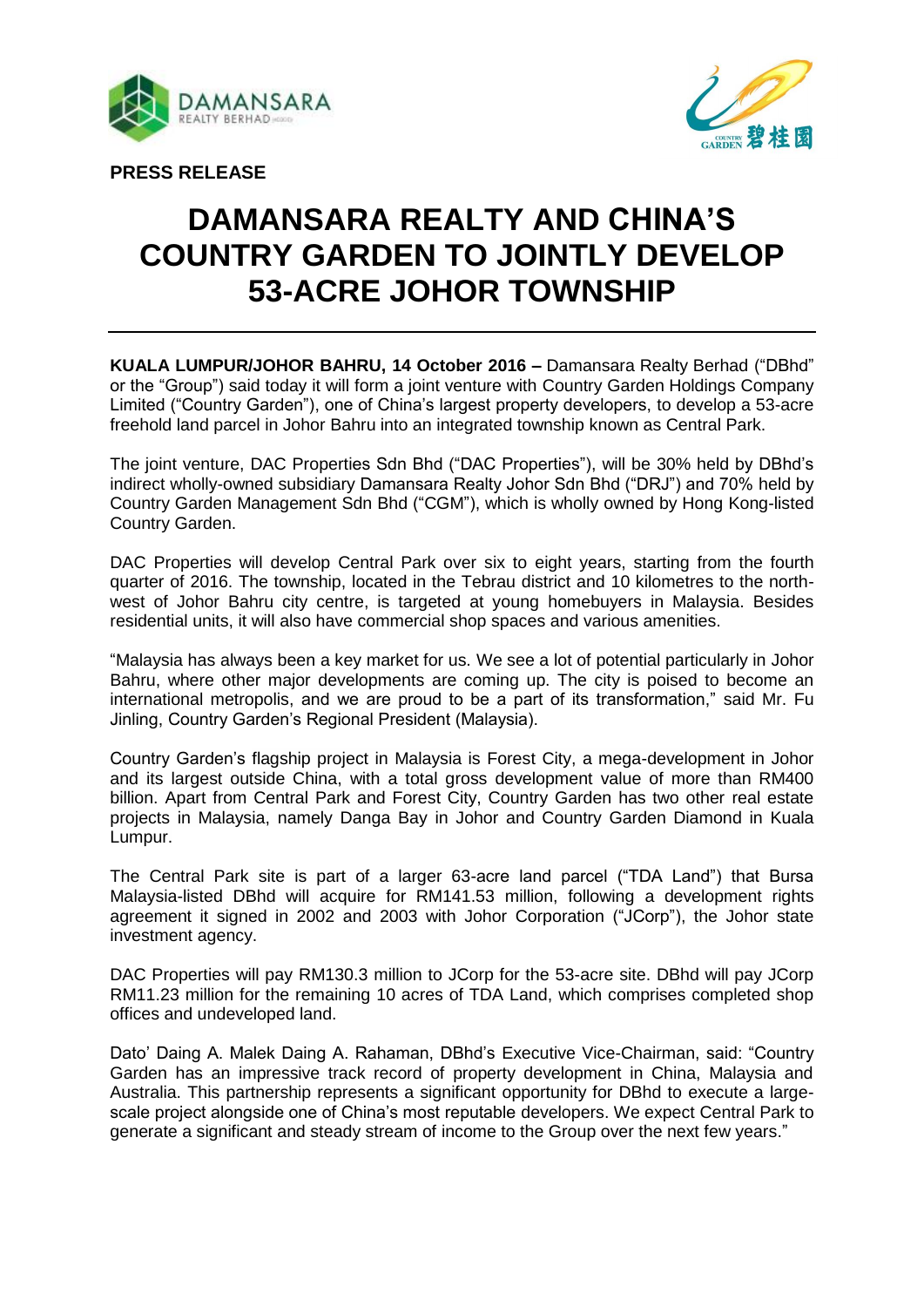



"Apart from being an iconic landmark when fully developed, Central Park will also create massive job opportunities for locals in Johor, giving the economy a boost," he added.

Mr. Brian Iskandar Zulkarim, DBhd's Group Chief Executive Officer, said: "We are very proud and excited to be part of this joint venture with Country Garden as it will enable us to showcase our abilities on a much bigger scale. At the same time, we will continue to drive synergies from DBhd's other divisions in order to achieve balanced and sustainable growth."

On a pro forma basis, assuming the project had been completed as at 31 December 2015, DBhd would have recorded a net asset value per share of RM 51 cents compared to RM 37 cents as per the audited consolidated statement for the year ended 31 December 2015.

The formation of the joint venture is subject to various terms and conditions, including the approval of DBhd's shareholders and the relevant authorities in Malaysia.

DBhd – an investment holding company specialising in property development – has ongoing developments in Kuantan and Putrajaya. It has a contract with Putrajaya Corp to develop 1,350 homes and 45 commercial units in Putrajaya at a gross development cost of approximately RM467.3 million. Its Bandar Damansara Kuantan site comprises 500 acres of land bank.

On 26 September 2016, DBhd said it had secured a RM124 million contract to provide facilities management and catering services to Petronas' Refinery and Petrochemical Integrated Development ("RAPID") complex in Pengerang. The contract will be undertaken by a joint venture between DBhd's subsidiary TMR Urusharta Sdn Bhd and L.C. Catering Sdn Bhd.

## **## End of Release ##**

*Issued on behalf of Damansara Realty and Country Garden by WeR1 Communications Sdn Bhd.*

### **For further information, please contact:**

**Country Garden**  Aeron Muncy [aeron@countrygarden.com.my](mailto:aeron@countrygarden.com.my) +6019 755 7577

**Damansara Realty** WeR1 Communications Sdn Bhd Ian Lau [\(ianlau@wer1.net\)](mailto:ianlau@wer1.net)) Sophia Halim [\(sophiahalim@wer1.net\)](mailto:sophiahalim@wer1.net)) +6016 631 2874

### **About Country Garden**

Country Garden is one of China's leading integrated property developers. It has standardised operations with business comprising property development construction, installation, fitting, property management, property investment, as well as hotel development and management. In addition, Country Garden has been named by the People's Republic of China State Administration for Industry and Commerce as "China's Well-Known Trademarks" in the property sector in 2006. The Group has over 20 years of experience in building large-scale townships and currently has more than 300 projects globally. Country Garden townships are known for high-quality construction, outstanding design, and state-of-the-art landscaping and five-star lifestyle facilities. Today, Country Garden is a top 10 real estate developer in China and is Forbes Top 30 listed companies in Asia.

### **About Damansara Realty**

Damansara Realty Berhad ("DBhd") is listed on the Main Board of the Bursa Malaysia Securities Berhad. Established on 29 December 1960, DBhd is an investment holding company with core